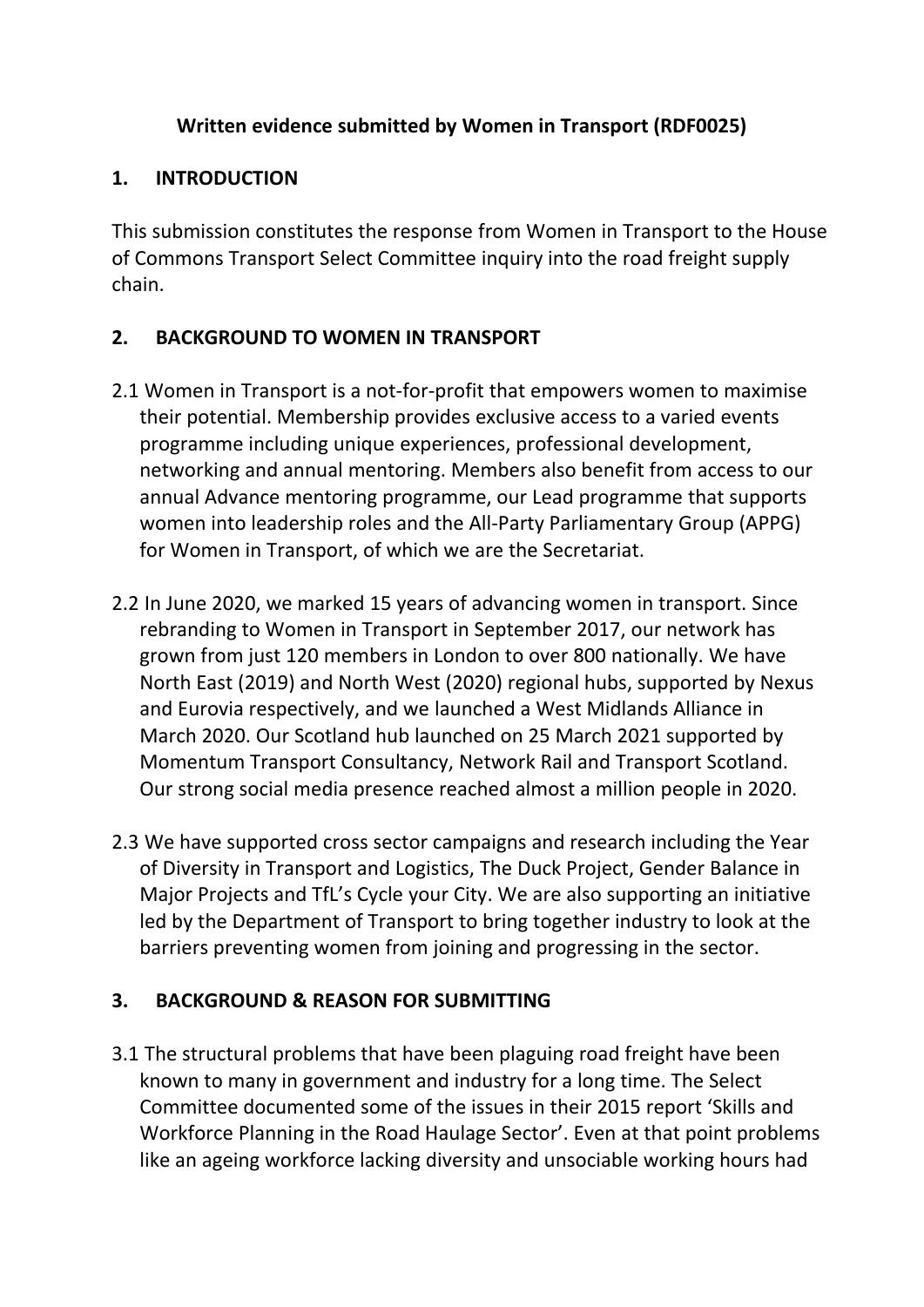been an issue in the sector for too long. The recent heavy goods vehicle (HGV) driver shortage crisis has brought these issues to the forefront of the public conscience and shown that the industry is no closer to fixing the problems than it was when the Select Committee published their report in 2015. As will be discussed, the crisis has also shown the Government's tendency to favour short-term fixes to problems which require longer-term solutions.

- 3.2 In preparation for our response, we invited feedback from Women in Transport members who currently work in, or have worked in, the road freight industry as well as others who are knowledgeable of the industry. Insights provided by our members form the basis of this response.
- 3.3 Where necessary we have also supported our response with reports and papers from other organisations and academics. These are referenced as footnotes throughout.

### **4. THE POTENTIAL EFFECTS OF THE GOVERNMENT'S POLICIES AND REGULATIONS ON THE EFFICIENT OPERATION OF THE SUPPLY CHAIN, INCLUDING CABOTAGE RULES AND DRIVERS' HOURS**

- 4.1 Working hours for some freight jobs are very long, particularly those that are the best paid. However, this is not always the case, and the perception that all freight jobs require working long and unsociable hours is incredibly restrictive for the sector. The road freight industry will struggle to attract any employees if the jobs are viewed as having long or inconvenient hours, but especially women, who are particularly likely to value a good work-life balance.<sup>1</sup> The onus should be on government, and industry, to promote roles within the industry like driving a skip or grab truck, which offer more lucrative work during family-friendly hours.
- 4.2 Despite 4.1, there are still too many jobs with extensive hours, which are offputting for many women. Any policy or regulation affecting worker standards must understand and appreciate this, ideally looking to offset it in some way. Drivers' hours should be as flexible as possible allowing workers to choose a situation that best suits their needs both at work and at home.<sup>2</sup>
- 4.3 One response to the recent crisis from the Government was to extend the hours of existing drivers. This makes sense in the short-term to try and face up to the immediate challenges of ensuring there are sufficient supplies of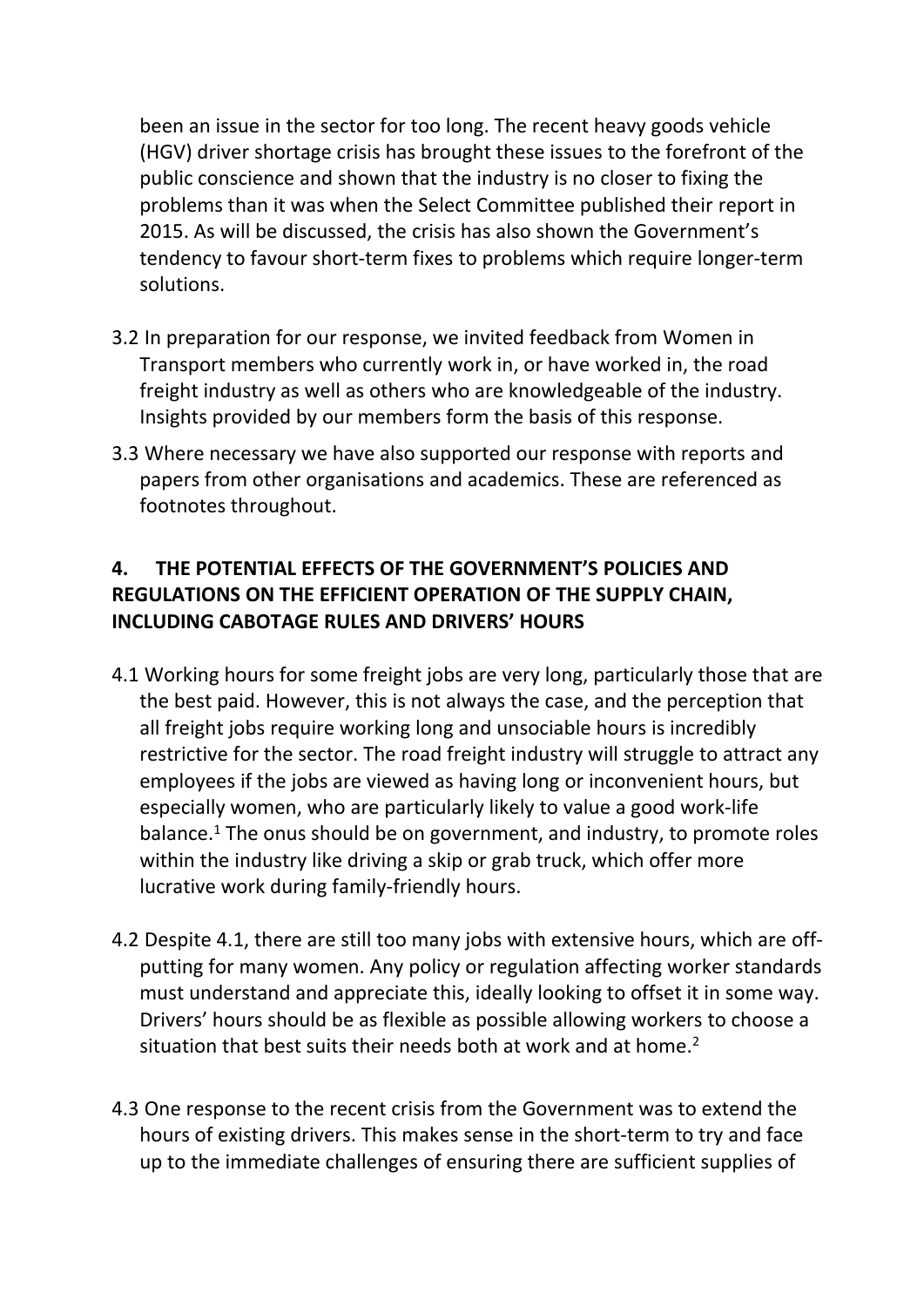food and fuel. But, at a time where the sector desperately needs to attract younger workers from a diverse background, this policy is self-defeating as we know this is exactly one of the reasons why people are put-off from becoming a driver.

- 4.4 4.3 speaks to a wider concern around the need to have a long-term plan in place for the sector which aligns with other governmental departments like the Department for Education, the Department for Work and Pensions and the Department for Business, Energy and Industrial Strategy. A siloed approach is unlikely to yield the best results particularly when the crisis cuts across so many departments in the way it does.
- 4.5 Regulations for drivers are very dependent on where they drive (Europe, devolved nations, separate counties within the UK). This leads to both increased compliance costs for employers, which are often then passed down to employees, as well as operational inefficiencies in the system. The goal should be to minimise these barriers as much as possible. We recognise this is not solely up to the national Government and will take significant collaboration with several governmental bodies in the UK and beyond.

#### **5. THE EFFECTIVENESS OF GOVERNMENT POLICY IN SUPPORTING RECRUITMENT, RETENTION AND A DIVERSE WORKFORCE IN THE ROAD HAULAGE INDUSTRY**

- 5.1 Our research for the APPG for Women in Transport found that many women still believe the transport industry has a 'macho culture',<sup>3</sup> and the HGV sector is no exception to this. Within this macho culture, there also exists the feeling that the sector is a 'boys' club', which explicitly excludes women from the opportunities (white) men can capitalise on. Our research also shows the sector has an image problem and that there is a particular stereotype of someone working in transport, i.e. an 'older, white male'.<sup>4</sup> To attract a younger, more diverse workforce the industry needs to alter its image; to retain existing and new workers it needs to transform its internal culture. The Government needs to help industry facilitate these major shifts, e.g. through working closely with industry associations, resourcing EDI campaigns and initiatives and setting up a designated taskforce.
- 5.2 Some women fear they will be excluded from opportunities, but also that men will actively make life hard for women to thrive in their roles.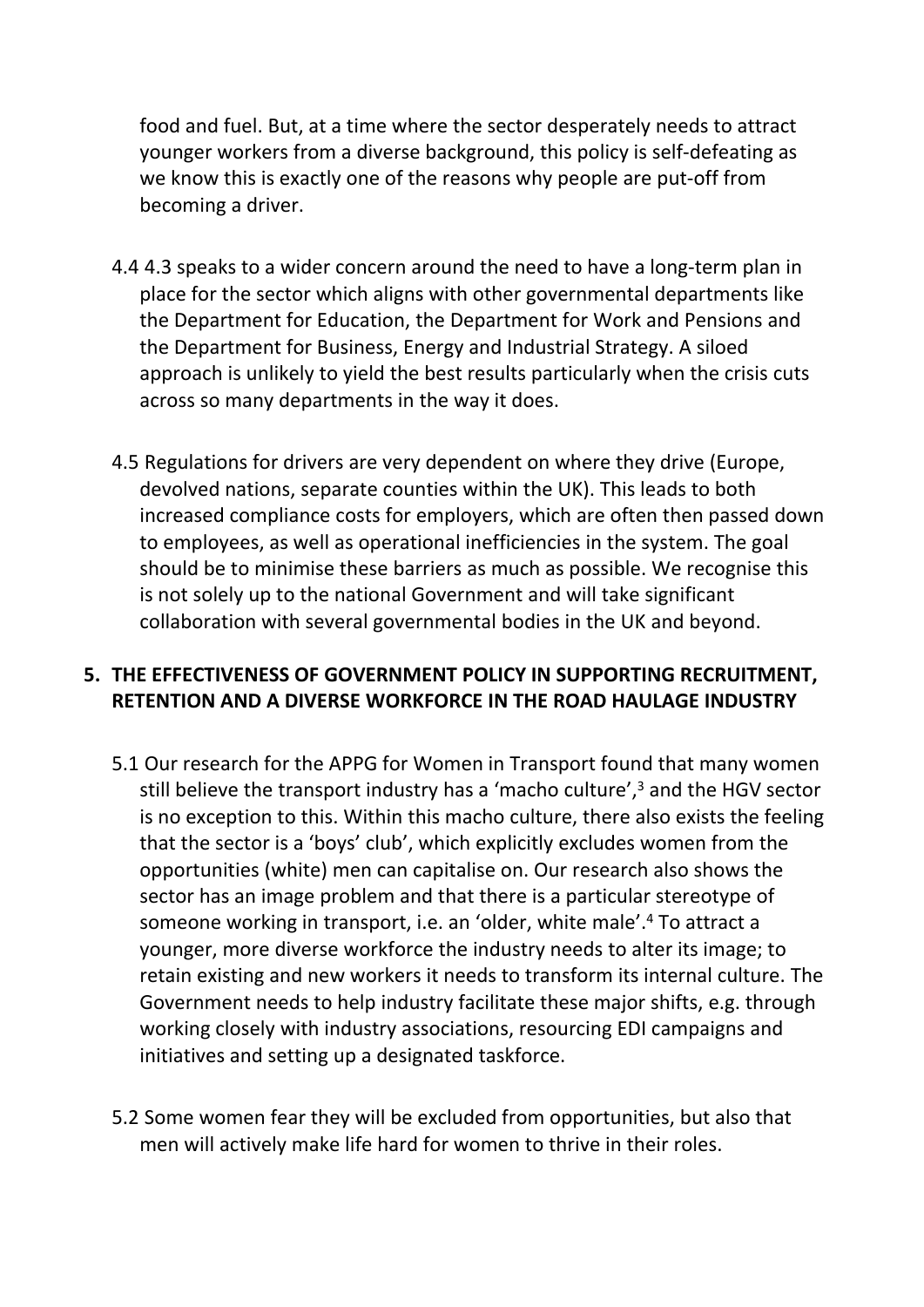- 5.3 A problem that the industry has been struggling with for a long time now is its ageing workforce. The industry is losing workers through retirement and other factors much quicker than it is attracting younger, more diverse drivers.<sup>5</sup> Policy needs to recognise the need for a younger workforce, perhaps borrowing from other industries which are also trying to overcome this challenge like the bus sector.<sup>6</sup>
- 5.4 However, the approach to target bus drivers as potential workers for the HGV industry is a short-term fix to structural problems. Policies should attempt to identify the root of the problem rather than search for quick fixes that may hamper other industries, particularly the bus industry which has been struggling with worker retention itself.<sup>7</sup>
- 5.5 Indeed, rather than taking a siloed approach, there is opportunity for the road freight industry to learn best practice from the bus industry. Schemes at an individual operator level such as Go-Ahead's Women in Bus could be translated widely to road freight through support and/or incentivisation from the Government. TfL have established a minimum wage for bus drivers, retention payments for those who remain in their roles, and a scheme that protects individuals' pay grades when they move between operators. This demonstrates what interventions are possible at a local authority or national legislative level. While there are unique problems facing the road freight sector, there are still opportunities to evaluate and learn best practice from other parts of the transport industry.
- 5.6 There is an assumption in many HGV roles is that it requires strength and physical fitness to cope with the heavy lifting. While this is true for some jobs it is not always the case. Many roles within the industry require a level of fitness that is resemblant of a gardener or a horse rider. Again, it is a matter of perception. When advertising and recruiting for HGV roles, this assumption should be challenged where necessary. Many women will be put off by the image that the role is too labour intensive.
- 5.7 A lot of the shortage in the UK has traditionally been made up of international workers, and predominantly EU nationals. Following our exit from the European Union, it's essential we put into place a mechanism that allows both EU workers, and international workers, to fill positions in the freight industry in a quick and efficient manner.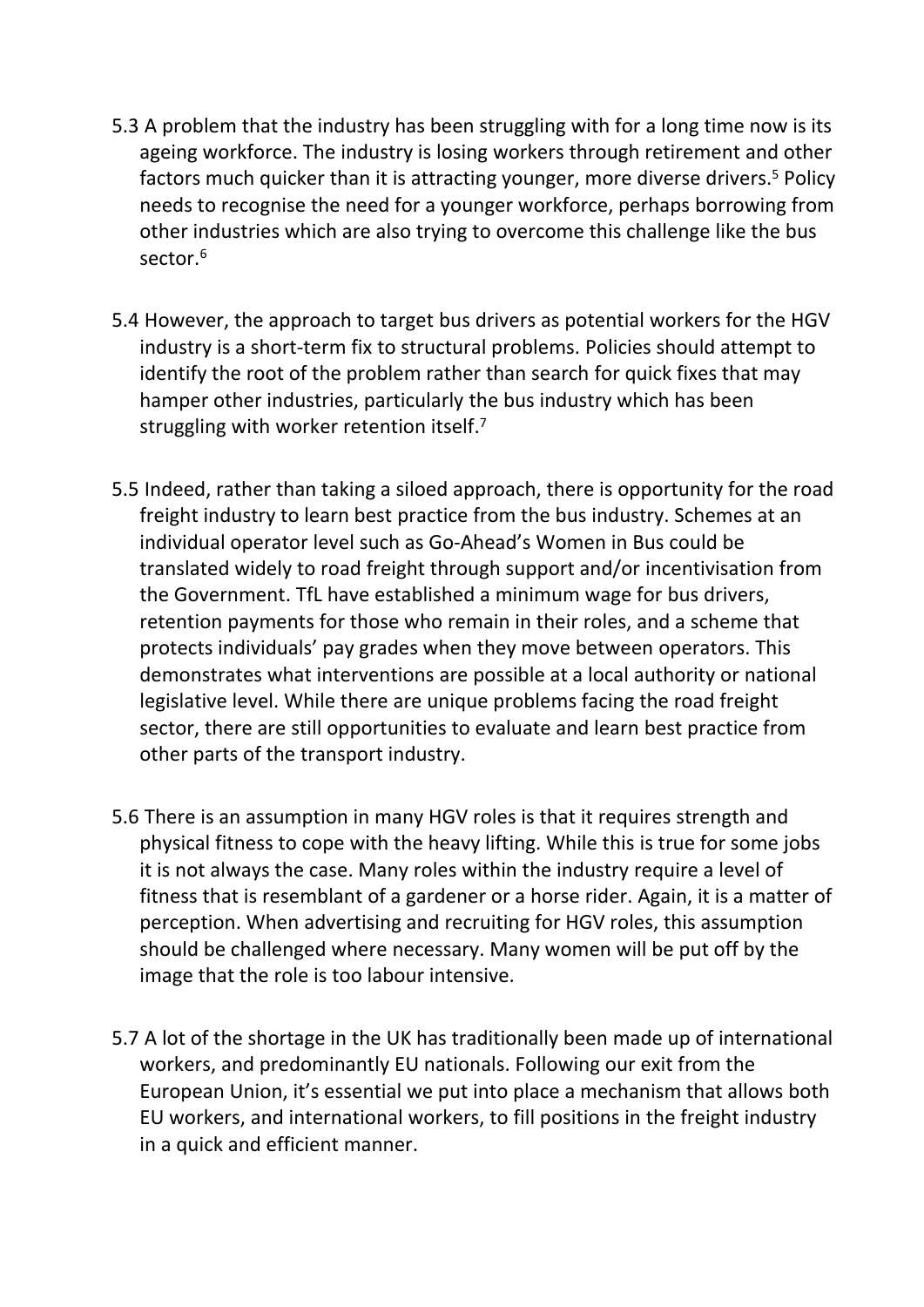5.8 HGV drivers are charged every year for their license. This is unsustainable and undoubtedly acts as a barrier to entry for potential drivers, as well as a barrier to existing drivers remaining in the industry. There are obviously costs involved with licensing, but these should be minimised for the driver as much as possible, particularly as drivers have been underpaid for years. <sup>8</sup>

### **6. THE POTENTIAL EFFECTS OF THE GOVERNMENT'S POLICIES AND REGULATIONS ON ROAD SAFETY**

6.1 Extending drivers' working hours will have serious negative consequences for the safety of HGV drivers and other road users. It is essential that HGV drivers are properly rested, alert and fully focused on the job at all times. HGV vehicles are the most dangerous on the road if not properly controlled and can cause life-threatening collisions. Extending hours will increase the chances of these sorts of incidents.

6.2 The Government should also be mitigating the effects of fatigue by ensuring a good standard of roadside facilities for drivers to rest when necessary. This means consistent facilities supplying basic needs such as fuel, food, drink and toilets as well as stops which can accommodate for the more complex needs of lorry drivers. The more sophisticated facilities must include sufficient parking, which is an absolute essential for drivers making longer trips where stops are a legal requirement after a certain number of hours.<sup>9</sup>

6.3 The Government should also be supporting measures to ensure the safety and security, and perceptions of safety and security, of roadside parking lots.

### **7. WORKFORCE SKILLS, TRAINING AND DEVELOPMENT**

7.3 Equality, diversity and inclusion (EDI) training should be mandatory for all members of the freight industry. It is imperative that workers within the industry understand, appreciate and look to tackle EDI issues in the workplace. Mandatory EDI training is also an effective tool to counter the perception that the industry possesses a macho culture, as potential workers are aware of the processes in place to make the workforce a more inclusive space.

7.4 The same can be said for sexual harassment training. Firstly, a policy of mandatory sexual harassment training will decrease the number incidents that occur in the workplace.<sup>10</sup> Secondly, it serves the same purpose of altering the image of the industry as a boys' club with a macho culture. Potential employees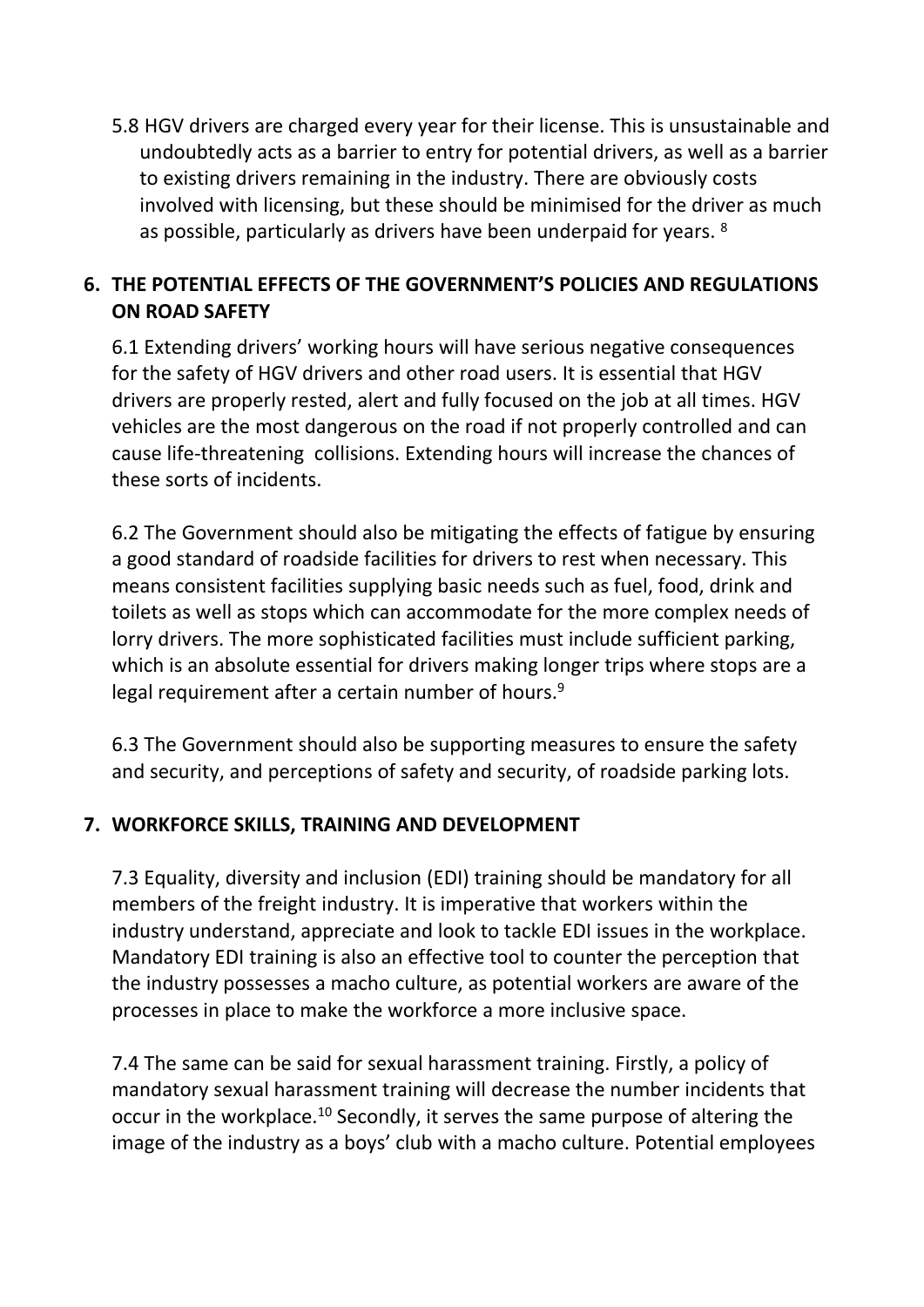can tangibly see what the sector is doing to make it a desirable place to work for everyone.

7.5 To fill the shortage of drivers, particularly skilled drivers, which is where most vacancies lie within the industry, $11$  we need to invest in training schemes to encourage and facilitate an uptake in employees. We welcomed the £17 million committed by the Government to HGV skills bootcamps. However, this money is predicted to train 5,000 drivers, whereas estimates of the number of drivers the UK need reach up to 95,000.<sup>12</sup> The funding that was committed to training in the immediate aftermath of the crisis was a good start, but it must be sustained and built into a longer-term plan.

7.6 Included in a long-term training strategy must be an effort to promote training courses to the younger generation to offset the ageing workforce. Schools, sixth form and colleges are all potential gateways for the industry looking to appeal to youth, and there are opportunities to promote the sector as an attractive career choice through the Careers Hub network. A 'Year of Transport' – akin to the Year of Engineering in 2018, which was hugely successful in making engineering appeal to a diverse range of young people – could incorporate a focus on road freight. Training courses should be tailored to specific roles within the road freight industry, and offer a clear, accessible path into the most skilled jobs in the sector to make them as attractive and lucrative as possible.

7.7 Training and development are both integral parts of attracting a younger, diverse workforce, but they must be accompanied by increases to pay. Recent Logistics UK membership surveys have revealed the importance of increased rates of pay to driver retention.<sup>13</sup> Ultimately, if the average HGV job pays more, and is seen as being a well-paid job by potential employees, your chances of attracting and retaining drivers is going to increase drastically.

December 2021

#### **Endnotes**

3[https://static1.squarespace.com/static/59773e3edb29d6ba1e61186d/t/60de31d509a3c07993b4c2](https://static1.squarespace.com/static/59773e3edb29d6ba1e61186d/t/60de31d509a3c07993b4c263/1625174489655/WIT_APPG_REPORT_07.pdf)

<sup>1</sup> E.g. [https://www.businessleader.co.uk/new-research-finds-women-prioritise-work-life-balance](https://www.businessleader.co.uk/new-research-finds-women-prioritise-work-life-balance-over-salary/)[over-salary/](https://www.businessleader.co.uk/new-research-finds-women-prioritise-work-life-balance-over-salary/)

<sup>2</sup>

https://www.researchgate.net/publication/260219489 Impact of Flexible Working Hours on Wo [rk-Life\\_Balance](https://www.researchgate.net/publication/260219489_Impact_of_Flexible_Working_Hours_on_Work-Life_Balance)